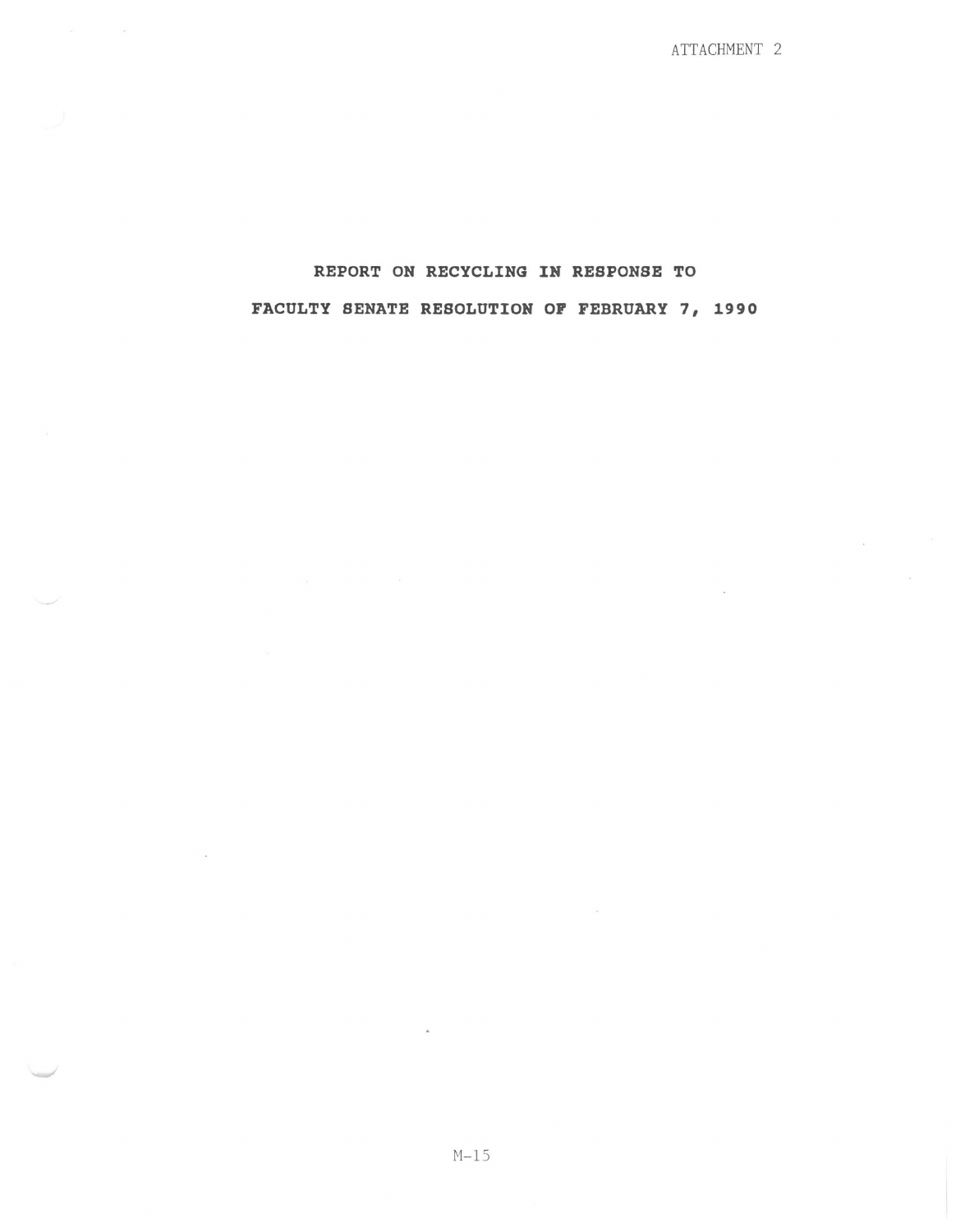1) Paper products the University buys are all on State of South Carolina contracts. The kinds of paper and vendor supplying the paper are described in the material attached. The Materials Management Office of the State handles the paper acquisition for all state agencies. This office is including an option in all of their paper bids for recycled paper. To date one bid has been received which was for thermal paper. No vendor has at this date proposed using recycled paper.

New paper is considerably cheaper than recycled paper and state contracts are awarded in most cases on the most inexpensive bid. (See attached information for costs).

The Material Management Office of the State is interested in the use of recycled paper for state agencies. As USC must procure paper through MMO, the University must rely on this office to secure a contract for recycled paper.

2) Recycling is currently being done on a limited basis at the University by some colleges, departments, and individuals. As a University effort several categories of recycling are possible. The paper category would include cardboard, newsprint, ledger paper - yellow or white, and computer paper. The glass category includes clear, white, green, or brown recycled glass containers. The aluminum can category would include drink or food cans. There is also a plastics category to include milk jugs, plastic bottles, cups, etc.

Prices for recycled products varies and fluctuates each week. The price of newsprint may be \$3.00 to \$4.00 one week, \$8.00 to

M-16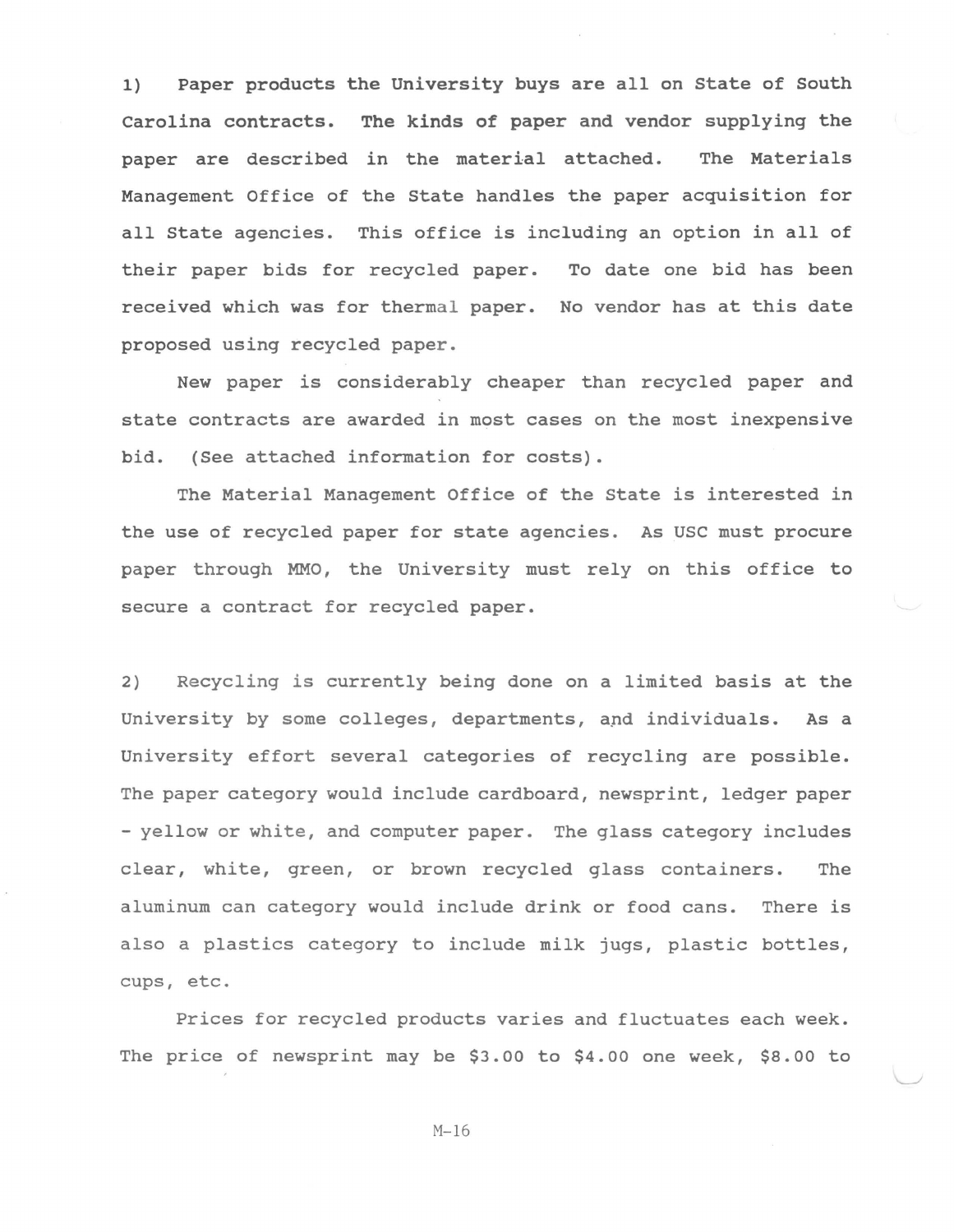\$10.00 another week and still \$12.00 to \$15.00 another week.

The current incentive in the State of South Carolina for recycling is not strong. For example, trash haulers only pay \$10. 00 per ton at South Carolina landfills. This compares to \$25.00 per ton in Charlotte, North Carolina or as high as \$50.00 per ton in Florida or \$175.00 per ton in the Boston area. Why recycle when trash dumping is so inexpensive?

The University has asked the Browning-Ferris Industries Company to do an analysis of the University's waste stream. BFI will study the amount of waste USC generates and how feasible it would be to attempt a University wide recycling program.

A preliminary meeting with BFI officials indicates that it would be possible to do a cost analysis to show what costs are involved, what equipment would be needed, what collection procedures would be provided and other considerations for a recycling program.

BFI has been asked to begin this study as soon as possible. The program offered by BFI, should their program be utilized, is explained along with other BFI information in the attached booklet. BFI has requested time to study the recycling potential of the campus and will make a report back to the University.

The University has asked that the report address the issues of collection of materials, separation of collected materials, collection points, how much return to the University, and what this company will do to assist in the University's recycling program. The administration will assist BFI in this study.

M-17